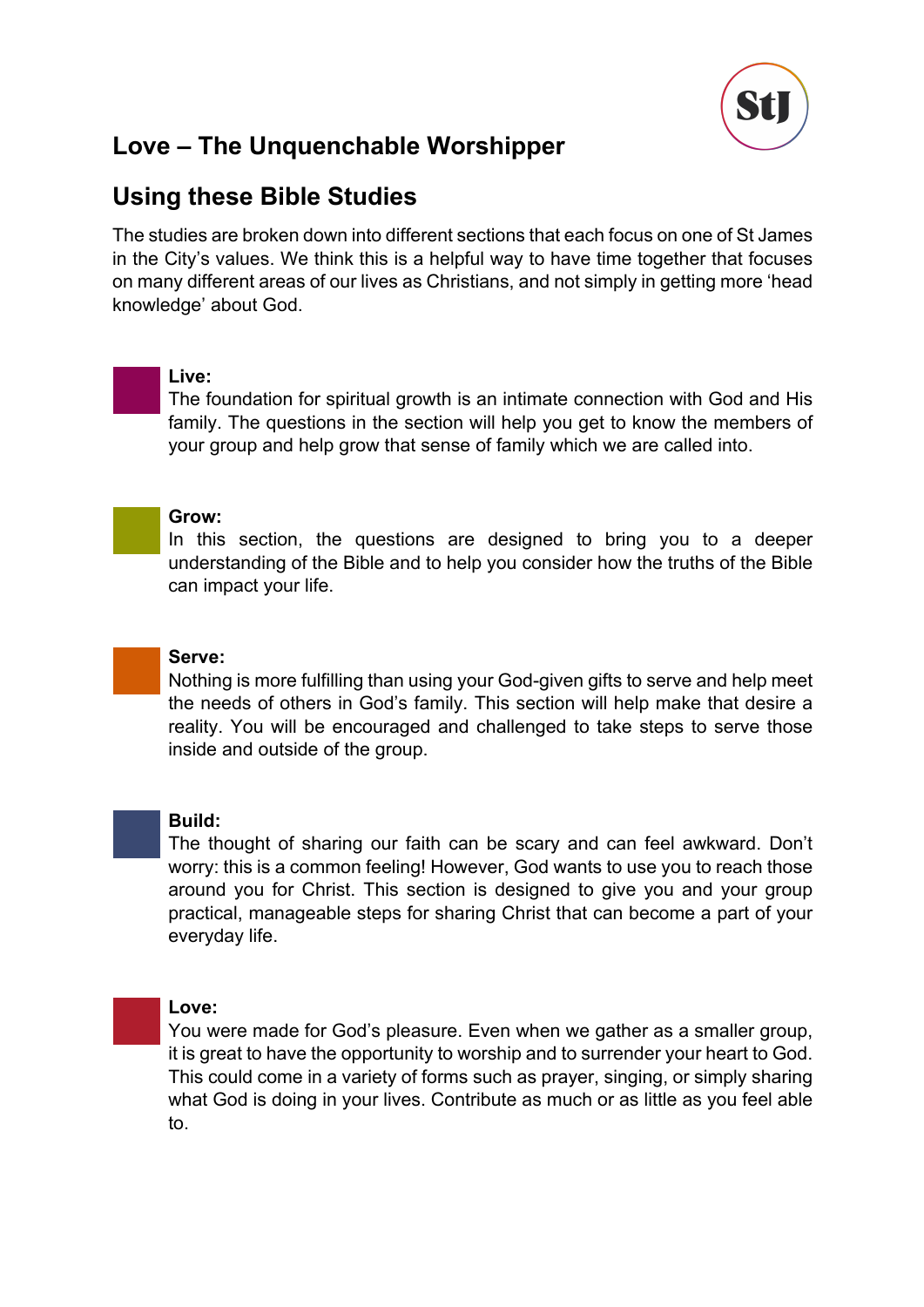

# **Introduction**

All of creation worships God – all trees and flowers, mountains and valleys, creatures in the sea and on the earth. Angels and all in heaven gathered around the throne worship the one who made them. We humans are the only part of creation who fail to join in with this endless song of praise, even though we were also made to worship the one who made us and are only complete when we do so.

**Love** is our value that is all about connecting with God: our love for him inspires us in all that we say and do. Our worship of God is what energises us to live for him and sets our eyes, ears, hearts, and minds back on what is central and important.

This series takes the book *The Unquenchable Worshipper* by Matt Redman as its inspiration. You don't need the book to follow the series, but you might find it useful as background reading. These sessions look at different occasions and aspects of worship in the Bible and what we can learn about worship from them.

### Study 1:

The Undignified Worshipper – different styles and expressions of worship. What can we learn from different ways of worshipping?

### Study 2:

The Unpredictable Worshipper – what does it mean to worship a God who we cannot put in a box?

### Study 3:

The Unnoticed Worshipper – worshipping an invisible God is not easy. How can worship be a whole week activity, and not just 'what we do on Sunday'.

#### Study 4:

The Undivided Worshipper – what is the connection with worship and our behaviour?

#### Study 5:

The Unending Worshipper – what does worshipping mean given that we will be with God forever?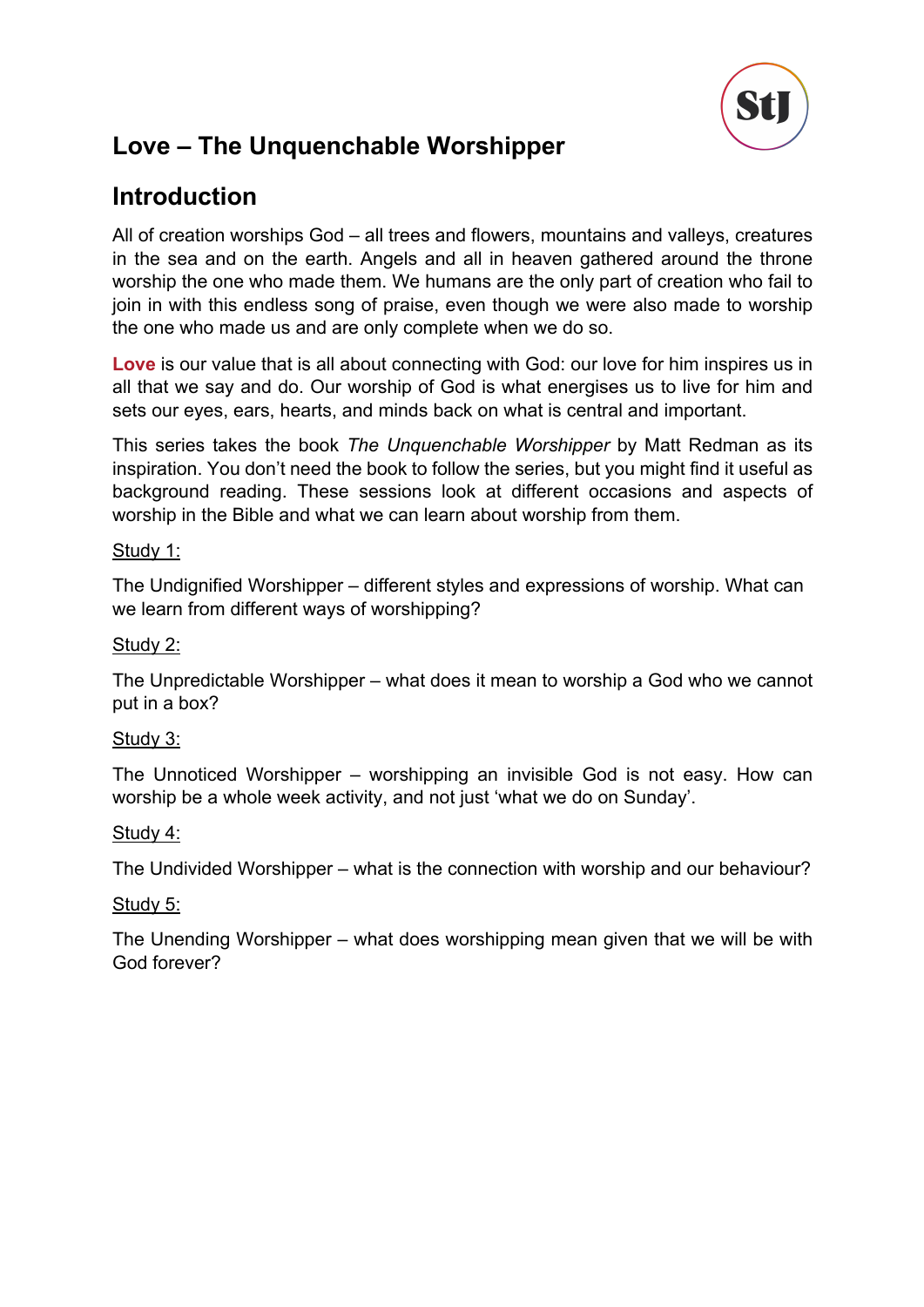

# **Study 1: The Undignified Worshipper**

### **Live**

What has been the least stylish/most undignified/most embarrassing moment of your life? Work out which one was the worst in your group!

# **Love**

Start your time together in prayer and worship. Throughout this series you could try different ways of worshipping from usual (e.g. using silence, worship songs, short Bible passages, free worship etc.). See the notes below for some ideas.



### **Grow**

*Read Romans 14:1-15:6 together.*

In the passage in Romans, Paul tells Christians of different backgrounds to respect one another's consciences. Paul gives Jesus as the perfect example.

- 14:1-6 What are the arguments in the church about?
- $\bullet$  14:13-23 What does Paul urge the church to do and why?
- 15:1-6 Why is unity so important?
- What is the attitude we should have to one another when we disagree?
- Discuss what these passages say about relationships within the community of believers.
- Do we still find this passage relevant today? What issues at St James and in the wider church might this refer to today?
- Do we treat all ways of worshipping equally or do we actually think some are better?
- We should not question the expression or style of worship true worship comes from the heart. Man looks on the outward appearance but only God looks on the heart.

*Thinking about our own walks with Jesus…*

- How do you like to worship God? Does this vary with how you are feeling?
- Has it varied during your walk with God?

### **Serve**

What can you teach each other about different ways to worship? What can you share with the whole church at St James?

### **Prayer**

Close in prayer for each other: Pray for wisdom in how to deal with our fellow Christians when we disagree with each other. Ask that God would help us to show love to one another in these disagreements. Pray that God would unite us despite our diversity and that we would learn to embrace our differences.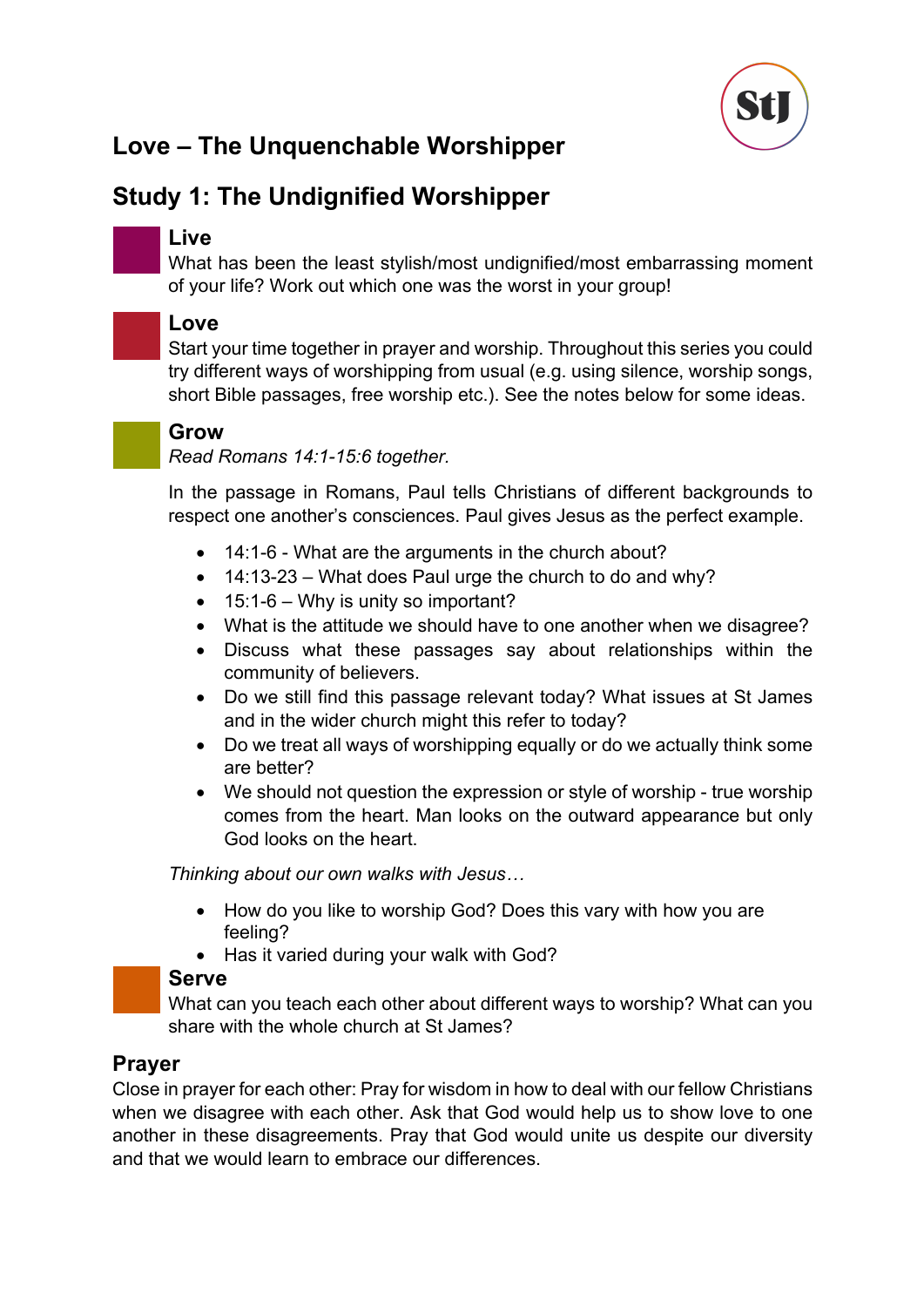

# **Notes: Different ways to worship**

### **Kneeling**

### *Phil. 2:9-11; Psalm 95:6; Ephesians 3:12-15.*

Our posture really affects how we relate to others and especially to God. Kneeling might be out of fashion now, but it is still a very powerful way of relating to God. By kneeling we adopt a posture of humility, a position which the Bible encourages us to take before the Lord.

### **Lifting Hands**

### *Psalm 28:2; 134:2; 1 Timothy 2:8.*

The Jewish people of Jesus' day usually lifted their hands to heaven as they prayed and this tradition continued into the New Testament church. In our contemporary church culture many have labelled this as a charismatic trait, but it is a Biblical tradition and can also be seen in more liturgical traditions too, especially in Holy Communion. **Being Still**

#### *Psalm 4:4; Luke 10:39; 1 Thessalonians 4:11.*

Being still is rare in today's fast paced world; we need it more than ever before. We have to take time to shut off all the noise, be alone at Jesus' feet, and hear what he has to say to us. There is always something waiting to be done and if you wait until all is done, you will never be still. 'The quieter day never comes'. The more you have to do, the more you need to take that time to be still – you might hear the best way to go about your busy day. God will correct your priorities in the stillness.

#### **Clapping**

#### *Psalm 47:1; 98:9; Isaiah 55:12.*

Clapping is also an expression of worship – we usually think of it as praise or adulation for a job well done. God always does a good job so we can praise and give him adulation at any time through clapping. Some traditions call it a 'clap offering' – we can applaud God. We can clap with a song to express praise with our hands as well as with our voices. Has God been wonderful in your life? Let's give God a standing ovation – he deserves it more than any performer or team!

#### **Shouting**

#### *1 Samuel 4:5; Psalm 66:1; 81:1.*

Psalm 47:1 brings us into the next expression, a shout! When we hear people shouting "Hallelujah" do we think they are crazy or overflowing with the joy of the Lord? The Bible tells us to shout to the Lord. If you have a reason to be joyful, let's give a shout of Hallelujah! Quiet is no more reverent than a shout of praise – it is just a different expression.

#### **Singing**

#### *Psalm 9:11; 13:6; 66:2.*

One of the most common expressions of worship in Scripture is song. Over and over the Bible encourages us to sing to the Lord and to sing for joy. It is a sad fact that worshippers can be divided by the type of songs they like to sing. Traditional, modern, old and new all have one purpose – to glorify God alone.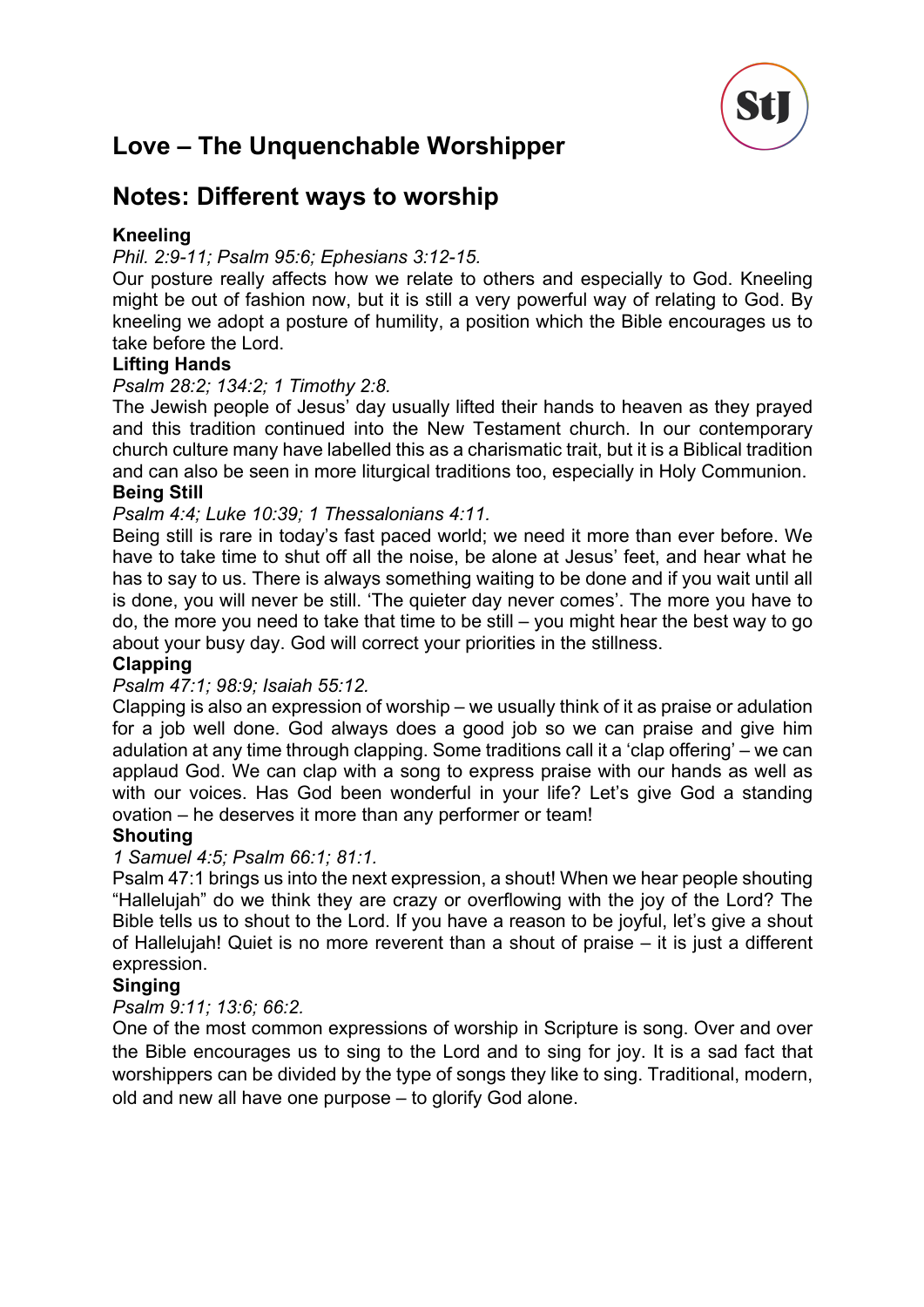

# **Study 2: The Unpredictable Worshipper**



### **Live**

If you could suddenly have an expert knowledge on any topic, what would it be and why?



### **Love**

Start your time together in prayer and worship; try something different from what you might usually do in your group.



### **Grow**

*Read 1 Corinthians 2:6-16 together.*

- How is God's wisdom different to human wisdom?
- How is God's wisdom described in 2:7? Do you think this is an accurate description? Why or why not?
- How do those without the Spirit and those with the Spirit differ in their understanding of God's wisdom? Why?
- What does worship look like when it is guided by God's Spirit?
	- o How can we make sure we are guided by God's Spirit in worship?
	- $\circ$  What does this mean we do and don't do?

James 4:8 says: *Draw near to God and God will draw near to you.*

- What does this verse say to you?
- Where can we find God's wisdom? How can we draw near to Him?

### **Serve**

Who is God guiding you to serve this week? (See **Prayer** below.)



### **Build**

Who is God guiding you to reach out to about Jesus this week? (See **Prayer** below.)

### **Prayer**

In pairs, ask God to lead you to one person to serve and one person to reach out to Jesus about. Then pray for each other to know God's wisdom as you do this.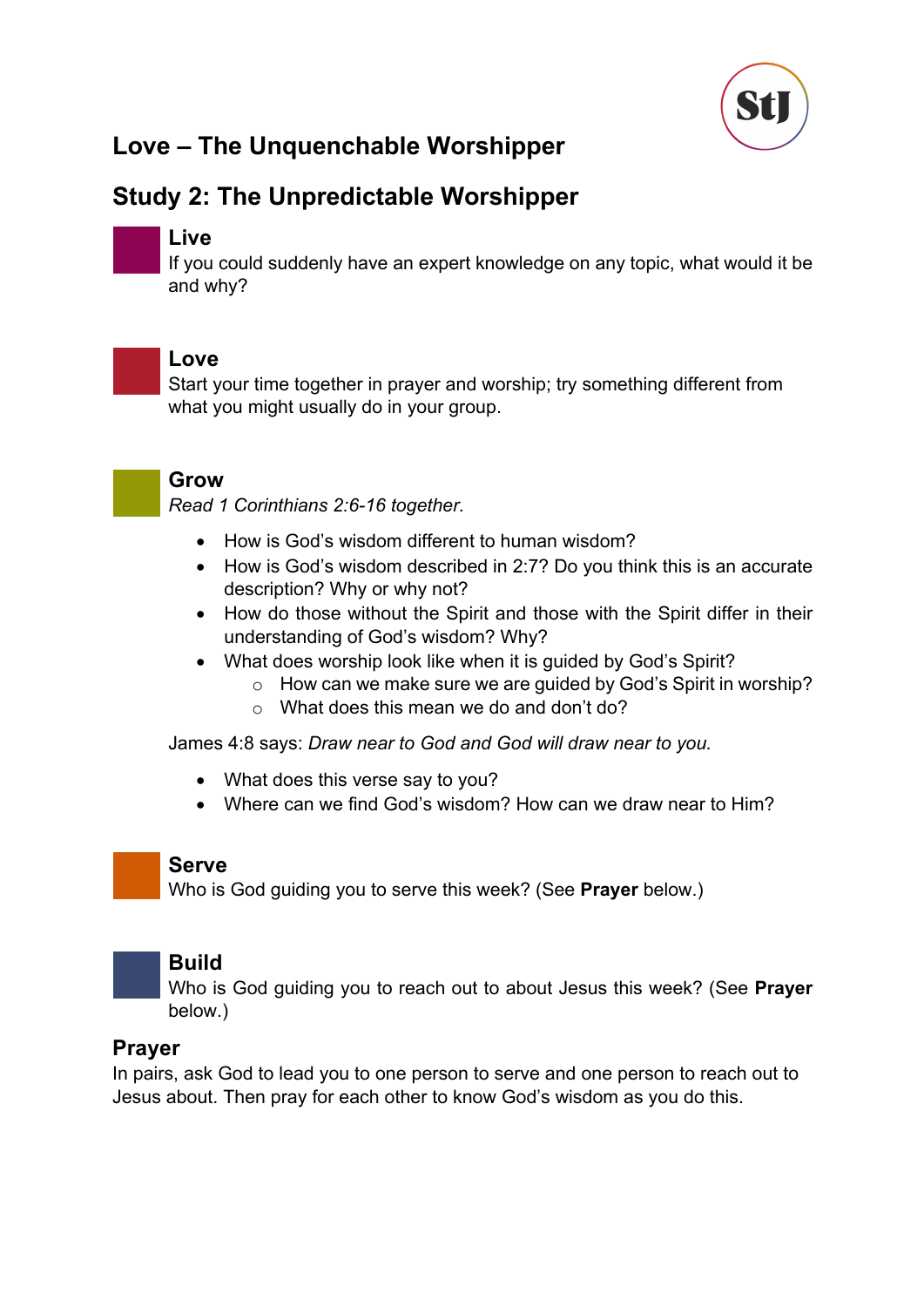

# **Study 3: The Unnoticed Worshipper**

### **Live**

If you were invisible for a day, what would you do and why?



### **Love**

Start your time together in prayer and worship; try something different from what you might usually do in your group.



### **Grow**

*Read Genesis 18:1-9 together. In this passage Abraham hosts three guests, thought to be either the Lord and two angels or simply the Trinity. In his hosting and service to these guests, he is worshipping the Lord.*

- How do you think you would feel if God knocked on your door? What would you do?
- Read John 1:18 and 1 Timothy 6:16. If God the Father has never been seen, how do you think God appeared to Abraham?
- Do you think Abraham recognised the three guests? Why or why not?
- How does Abraham welcome the guests? What does he do?
- What do you think he meant when he said, "please do not pass your servant by"?
- How is Abraham worshipping God in this passage and what can we learn from it?

*Thinking about our own walks with Jesus…*

- What could be described as "unnoticed" worship. How can we draw near to the presence of God in our lives continually?
- (If you have time) Discuss what Jesus teaches about unseen worship in Matthew 6:5-14.

### **Serve**

How can you serve in an unnoticed way this week? Think about St James, your friends and family, and your work colleagues.

### **Prayer**

Close in prayer for each other: pray that you would know God with you at all times this week. Pray that: '…whether you eat or drink or whatever you do, do it all for the glory of God' would be true for each other this week (1 Corinthians 10:31).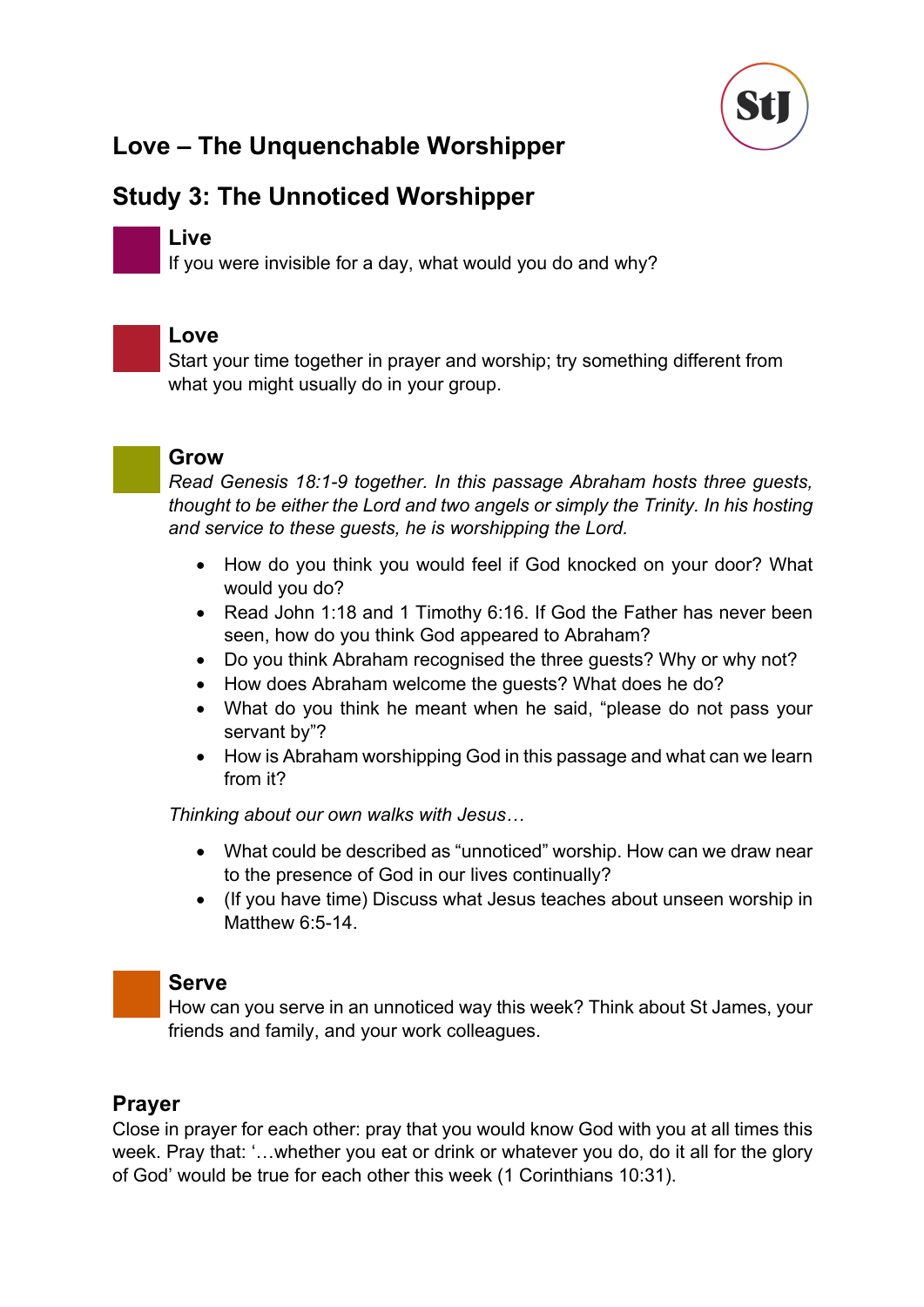

# **Study 4: The Undivided Worshipper**

### **Live**

If you could be a professional at any sport, what would it be and why?



### **Love**

Start your time together in prayer and worship; try something different from what you might usually do in your group.



### **Grow**

*Read Romans 12 together.*

- 12:1-2 What does God require of us? o What is spiritual worship?
- 12:3-8 What part do our gifts have to play in our worship?
	- o Why are different gifts important?
	- o Are all God's gifts mentioned here? Can you think of any others?
- 12:9-21 How might these verses look practically?
	- $\circ$  Pick a few phrases that jump out and discuss what they look like in your own lives.
- How does all this relate to worship?



### **Serve**

Out of the gifts mentioned in 12:3-8, which one(s) do you have and how are you using them at the moment? Have you learnt or grown in any gifts in the last 12 months?



### **Build**

Have there been times when others have seen how you have behaved and been intrigued about why (see 1 Peter 3:15-16)? Share with the group.

### **Prayer**

Close in prayer for each other: pray for God to help you use your gifts and for you to show God's love as described in Romans through the week.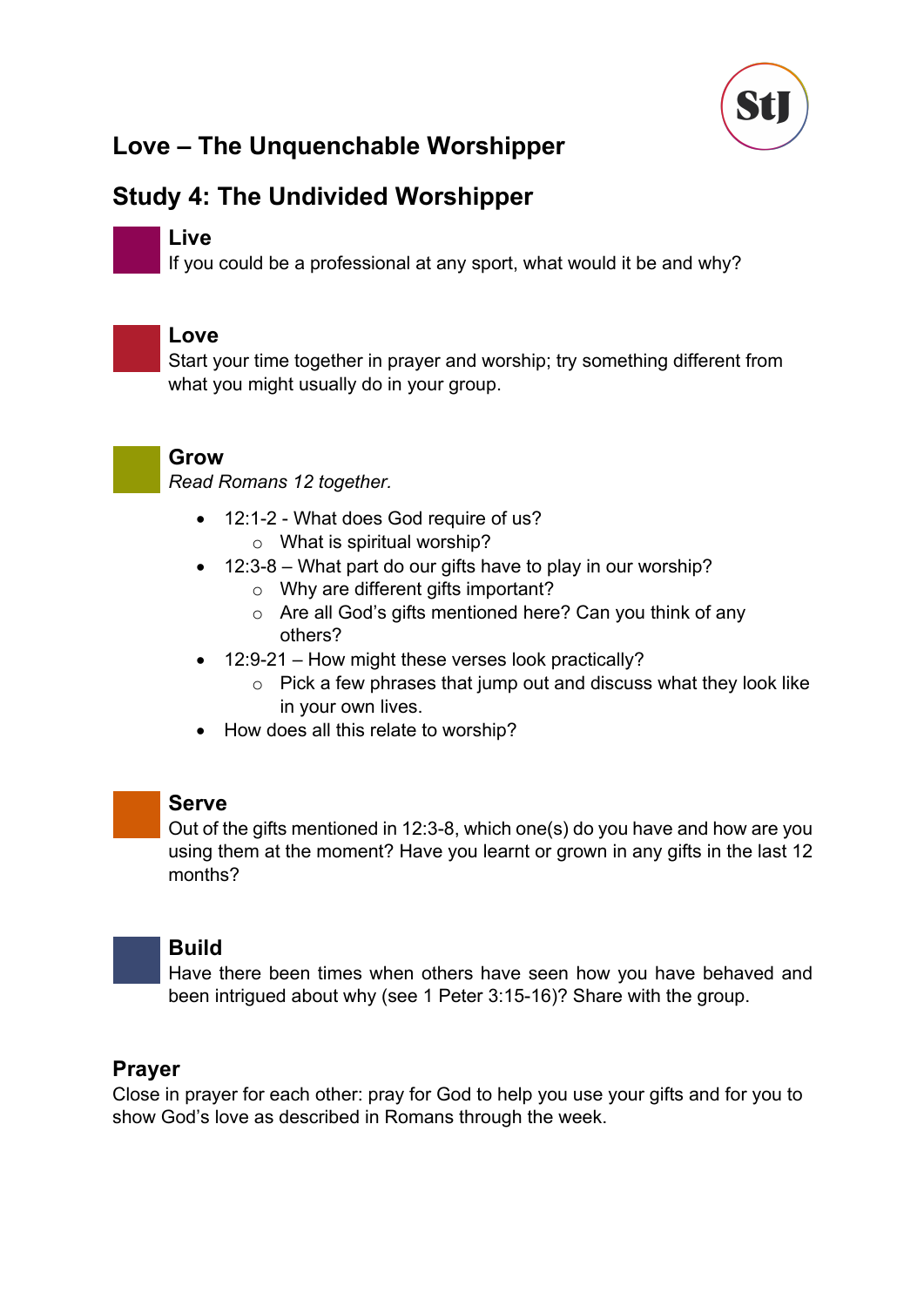

# **Study 5: The Unending Worshipper**

### **Live**

What one thing do you hope there will be in the new creation?



### **Love**

Start your time together in prayer and worship; try something different from what you might usually do in your group.



### **Grow**

*Read Revelation 4 together.*

- What images do you recognise from this passage? What might the different images represent?
	- $\circ$  The door into heaven and the trumpet blast (4:1-2).
	- $\circ$  The rainbow and jewels (4:3).
	- $\circ$  The thrones and elders (4:4).
	- o The throne (4:5-6a; see Exodus 19:16-23 and Isaiah 11:2-3).
	- $\circ$  The different living creatures (4:7-8).
- Who is at the centre of worship?
- Compare their worship song with Revelation 1:8 and 22:33.
- What does the final song teach us about ourselves?

*Read Revelation 5 together. This probably represents Jesus ascending to the throne after his ascension from earth.*

- What do the Lion and the Lamb represent about Jesus?
- What do we learn about God's people from this passage?

### **Serve**

Now that this is the final study, reflect on the ideas we had of how we can better worship God in our everyday lives. Share which ones you tried and which ones you liked and did not like.



### **Build**

Knowing that there will be a new creation and all will worship God one day, how does this change our view of those around us who do not yet know Jesus?

### **Prayer**

Close in prayer for each other: pray for God to help you continue to worship him throughout the week and with all that you are.